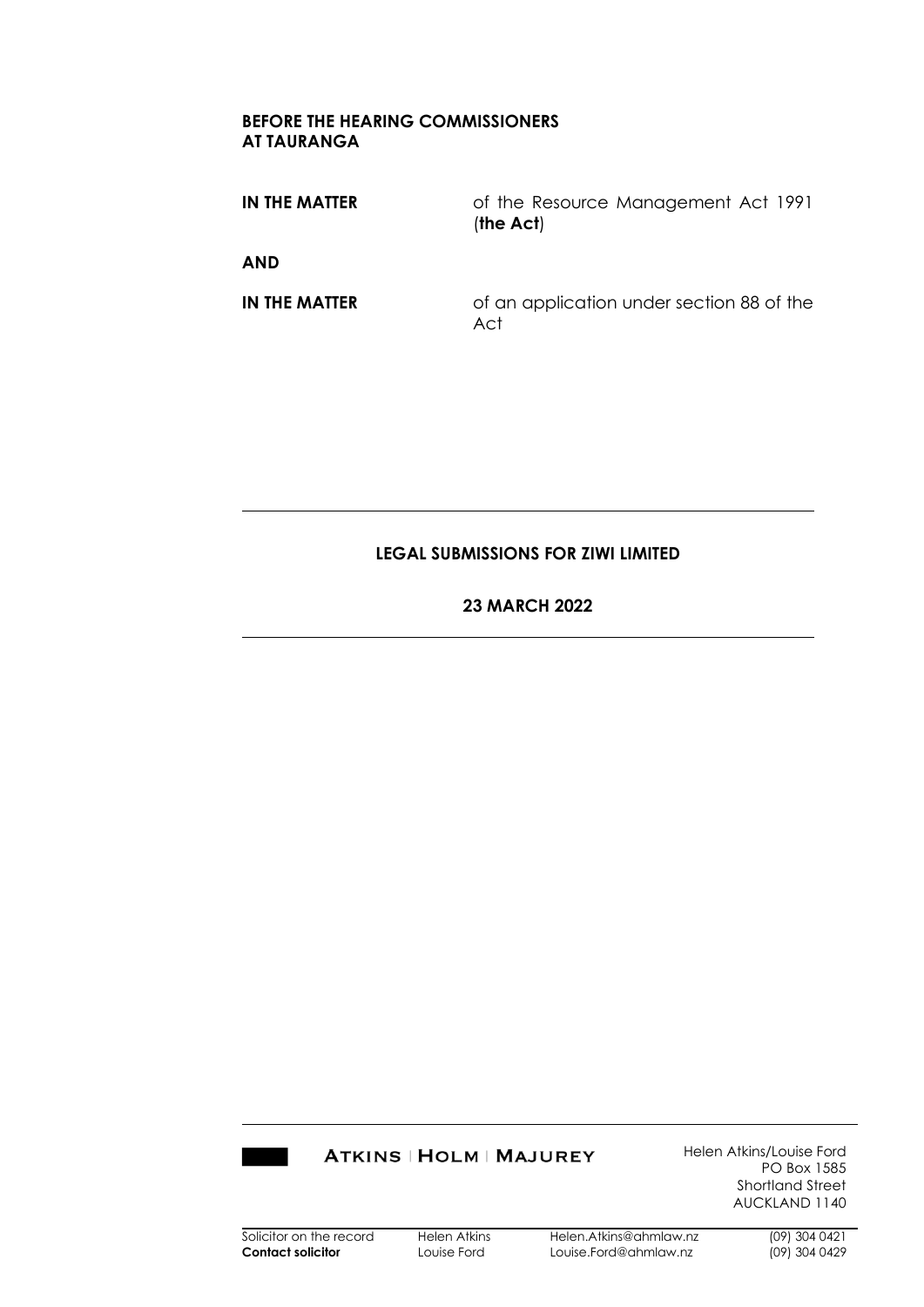### **INTRODUCTION AND OVERVIEW**

- 1. Ziwi Limited (**Ziwi**) applied for a resource consent for discharges to air in July 2020, in relation to its production of pet food at its facility at 18 Boeing Place, Mount Maunganui (**Site**).
- 2. The resource consent application was in response to enforcement orders made by the Environment Court in February 2020. The enforcement order required an odour management plan and further odour mitigation works.
- 3. Since the enforcement orders were made, Ziwi has undertaken to improve the odour mitigation methods at the Site. Ziwi is also leaving the Site later this year and relocating to the Hawke's Bay.
- 4. The mitigation measures include implementing the interim odour management plan and installing an ozone scrubber system on the four process dryers which treat the odour discharged during the drying process.
- 5. The resource consent will authorise Ziwi's operations and allow it to continue while ensuring odour is mitigated and managed, until the operation can move to the Hawke's Bay in the second half of this year.
- 6. The resource consent application were publicly notified by the Bay of Plenty Regional Council (**Council**) on 20 May 2021. 123 submissions on the Project were lodged. Of those, 4 were in support, and 119 were in opposition.
- 7. The Council appointed Commissioners to consider, hear and determine the resource consent application.

# **Structure of submissions**

- 8. These submissions are structured as follows:
	- (a) Background and context;
	- (b) Planning framework;
	- (c) Effects on the environment;
	- (d) Odour mitigation undertaken; and
	- (e) Conclusion.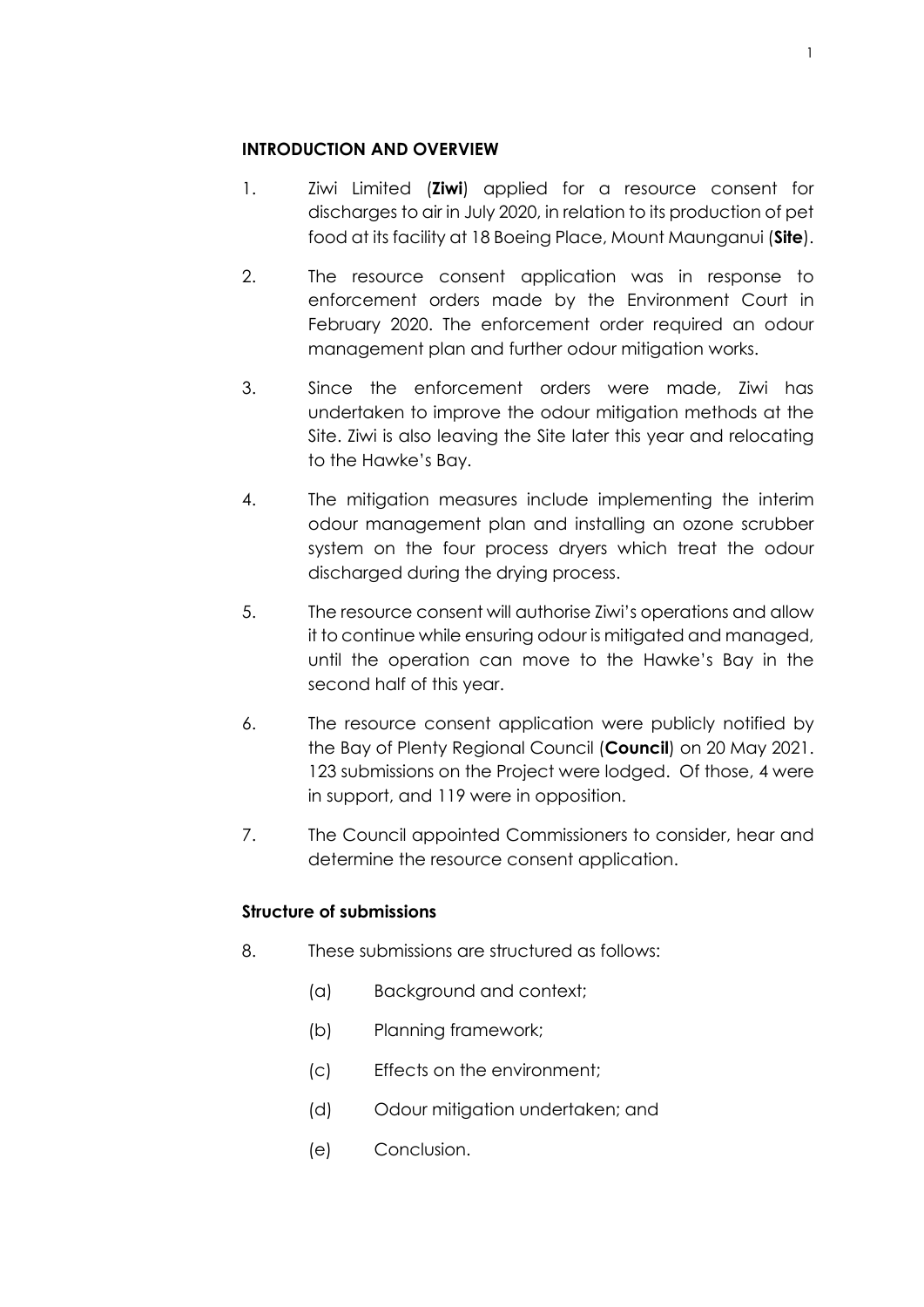- 9. Ziwi has prepared written pre-circulated evidence from:
	- (a) Tom Coughlan Operations Manger at Ziwi;
	- (b) Roger Cudmore Principal Technical Director Environment at WSP Golder (air quality / odour evidence);
	- (c) Dirk Haselhoff Director and Owner of Ozone Technologies Limited (evidence on scrubber design); and
	- (d) Deanne Barretto Senior Planner at WSP Golder (planning evidence).

### **BACKGROUND AND CONTEXT**

- 10. The Ziwi Site is located within the Industry Zone in the Tauranga City Plan. The site operations were established in 2002 and include the receipt and processing of raw animal materials by application of heat within an enclosed plant.
- 11. The Site is within an industrial area that is immediately adjacent to the north of Tauranga Airport and is surrounded by a mix of industrial activities including timber treatment, steelwork manufacturers, steel reinforcing services, fuel refineries, fibre glassing, warehousing, bulk storage of palm kernel, commercial business units and offices.<sup>1</sup> Due to the industrial nature of the surrounding environment, and the odours that are emitted from all sorts of industry that are present, it remains unclear whether Ziwi is the sole cause of odour discharges in the Mount Maunganui industrial area.
- 12. 400 complaints were received by the Council in the period from the start of October 2019 to the end of May 2020. None of these complaints resulted in a finding of offensive or objectionable odour.<sup>2</sup> The field investigations undertaken in response to complaints indicate that chronic odour exposure is probably the primary odour issue and mechanism for causing annoyance, which resulted in frequent complaints.

<sup>1</sup> Golder Assessment of Environmental Effects (**AEE**), page, 6.

<sup>2</sup> AEE, page 19.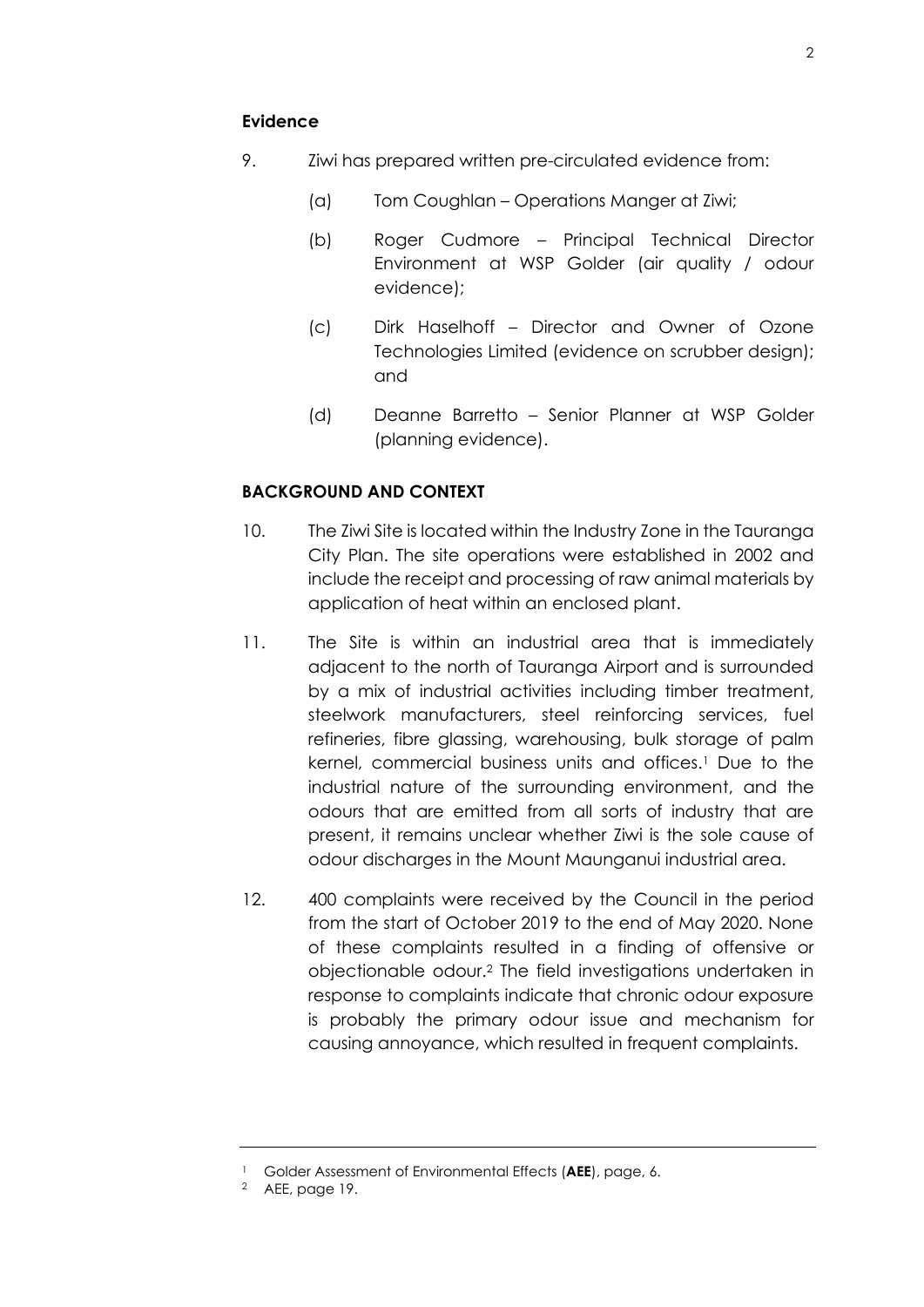### **Enforcement Orders**

- 13. Enforcement orders were made in February 2020, following an application by the Council in respect of odour complaints at Ziwi's site in Mount Maunganui.<sup>3</sup> On the advice of its insurer's Ziwi pled guilty to the charges of causing such levels of odour on isolated occasions dating back to 2017 and was prosecuted for specific events.
- 14. The enforcement orders were resolved by consent between Ziwi and the Council and the orders were made by the Environment Court on 20 February 2020.<sup>4</sup> In June 2020 the parties sought to vary the enforcement orders by consent. The variation related to the timeframe in which Ziwi had to apply for a resource consent for discharges to air. The Court agreed to vary the consent.<sup>5</sup> Through the enforcement orders, Ziwi agreed to:
	- (a) Prepare an interim odour management plan (**IOMP**) by the end of April 2020 to provide to BOPRC; and
	- (b) Lodge a resource consent application and AEE for an air discharge consent by July 2020.<sup>6</sup>

### **Consents required**

- 15. Ziwi has applied for an air discharge permit:<sup>7</sup>
	- (a) for the discharge of contaminants into air as a discretionary activity pursuant to Rule 19(z) of the Operative Bay of Plenty Regional Air Plan, where the discharges are from pet food processing by application of heat; and
	- (b) for the discharge of contaminants into air from pet food manufacturing by application of heat, as a discretionary activity pursuant to Rule AIR-R15(18) of Proposed Plan Change 13 to the Regional Natural Resource Plan.

<sup>3</sup> *Bay of Plenty Regional Council v Ziwi Limited* [2020] NZEnvC 14.

<sup>4</sup> *Bay of Plenty Regional Council v Ziwi Limited* [2020] NZEnvC 14.

<sup>5</sup> *Bay of Plenty Regional Council v Ziwi Limited* [2020] NZEnvC 95.

<sup>6</sup> Through the original enforcement order (*Bay of Plenty Regional Council v Ziwi Limited* [2020] NZEnvC 14) the resource consent needed to be filed by June 2020. However, this was extended to July 2020 in *Bay of Plenty Regional Council v Ziwi Limited* [2020] NZEnvC 95.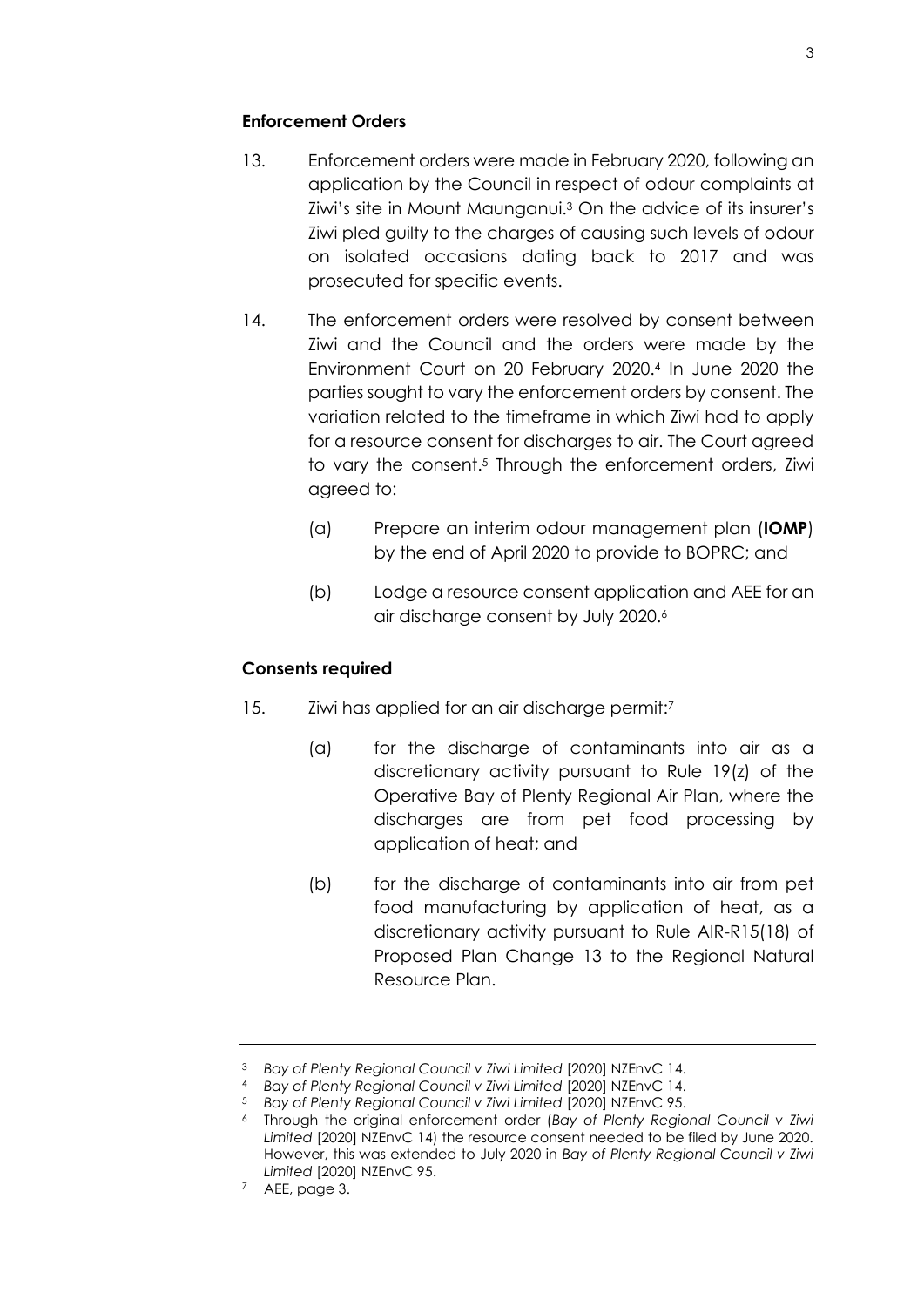16. Overall, the activity for which the air discharge consents are sought is a discretionary activity. As such, an assessment of environmental effects must be undertaken.

### **Term of Consent and Relocation of Operation**

- 17. Ziwi originally applied for a 20 year consent. This was because Ziwi had intended staying at the Mt Maunganui site. This duration was amended in December 2021 to a term of 12 months from the date consent was granted (assuming no appeals), or when Ziwi relocates to the Hawke's Bay, whichever comes first. Ziwi has updated its position to seeking a consent of 12 months, but with the note that if it fully completes its move from the Site earlier than 12 months from the grant of consent, it will notify the Council that the resource consent is no longer being exercised.
- 18. The shortened consent term was solely due to Ziwi having confirmed that it was planning to move the entire operation to a purpose-built facility in the Hawke's Bay by November 2022. It will also have the consequential effect of completely dealing with the concerns of some submitters that the consent duration was too long.

# **PLANNING FRAMEWORK**

- 19. The Commissioners are directed by section 104 to have regard to the relevant regulations and provisions of the statutory policy and planning documents, as well as any other matter the Commissioners consider relevant and reasonably necessary.
- 20. The key relevant regulations, policy and planning documents are identified in the Assessment of Environmental Effects (**AEE**). These are:
	- (a) Resource Management (National Environmental Standards for Air Quality);
	- (b) Bay of Plenty Regional Policy Statement;
	- (c) Operative Bay of Plenty Regional Air Plan (**RAP**);
	- (d) Regional Natural Resources Plan (Proposed Plan Change 13 'Air Quality') (**RNRP**)
- 21. The AEE includes a detailed analysis of the activity against the relevant provisions of each of these documents.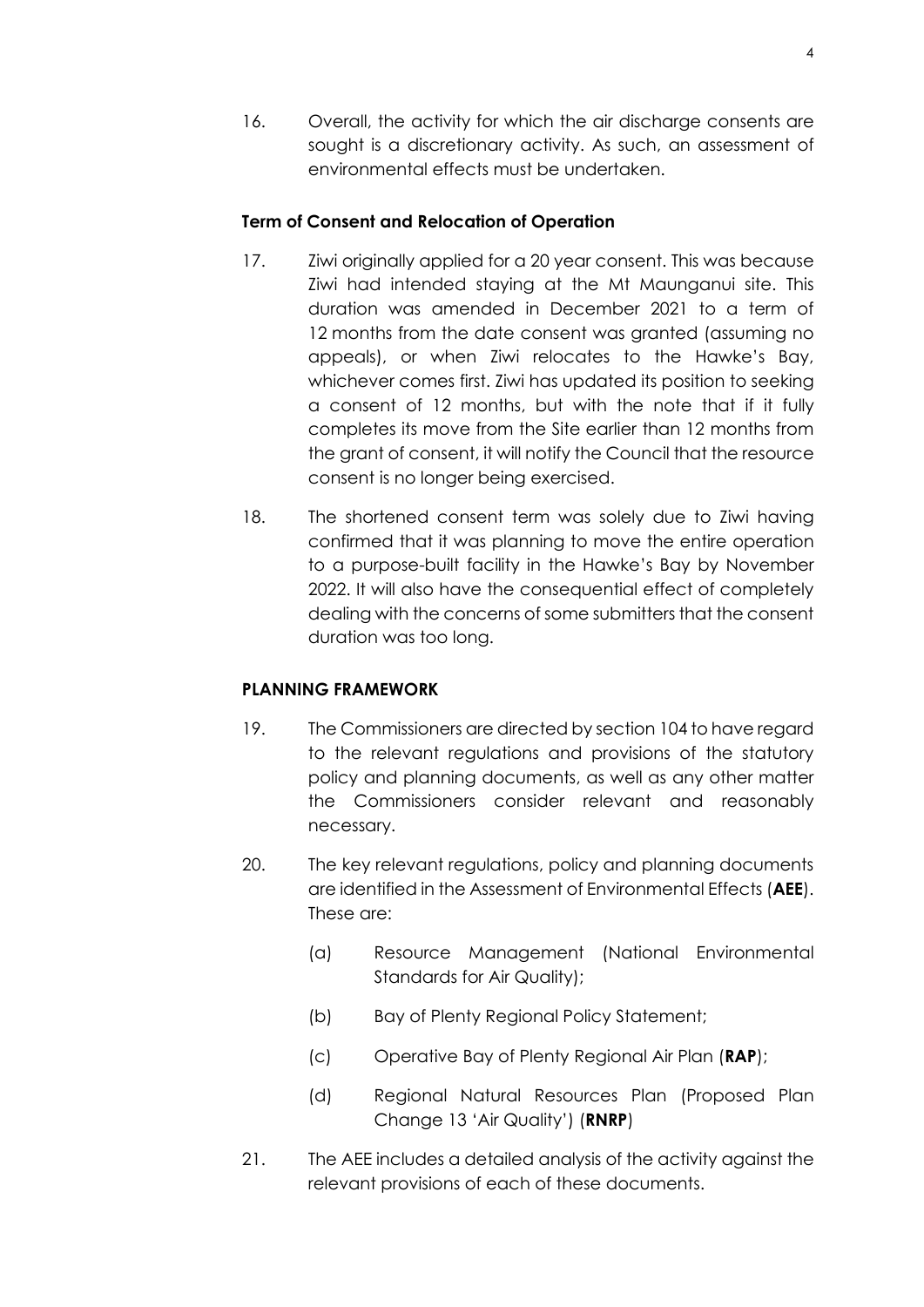- 22. In the Section 42A report (**Officer's Report**) Mr Steens confirmed that he agrees with the AEE that the activity is a discretionary activity and requires consents under rules in the RAP and RNRP.<sup>8</sup> Mr Steens concludes that Application is consistent with the pre-operative RNRP and that the mitigation measures "put forth in the consent application in conjunction with the proposed consent conditions will mean that adverse environmental effects can be mitigated or avoided."<sup>9</sup> Further, Mr Steens notes that he is "confident that the proposed mitigation aligns with the intended policy direction" of the RNRP.<sup>10</sup>
- 23. The planning framework is clear that the consents required are for a discretionary activity and that the Application aligns with the intended policy direction.

### **EFFECTS ON THE ENVIRONMENT**

- 24. In a case such as this, the effects on the environment of granting the resource consents are central to the Commissioners' consideration under section 104.
- 25. Both effect and environment are broadly defined in the Act. Importantly, the Commissioners must consider both the positive and adverse effects of the activity.
- 26. We agree with the Officer's Report that the "effect of any discharge of odour lies with the respective discharge being offensive/objectionable."<sup>11</sup> Further, we adopt what the Officer's Report says about classifying odours as chronic or acute, with respect to the Court's guidance on what constitutes offensive or objectionable, as the terms are not defined in the Resource Management Act 1991.<sup>12</sup> Mr Cudmore's odour assessments have been made with these considerations in mind and include an assessment of the FIDOL factors (frequency, intensity, duration, offensiveness and location of the odour event).<sup>13</sup>

<sup>8</sup> Section 42A Officer's Report (**Officer's Report**), page 12.

<sup>9</sup> Officer's Report, page 22.

<sup>10</sup> Officer's Report, page 22.

<sup>11</sup> Officer's Report, page 16.

<sup>12</sup> Officer's Report, page 16.

<sup>&</sup>lt;sup>13</sup> Statement of Evidence of Roger Cudmore, dated 7 March 2022, at [38] to [47].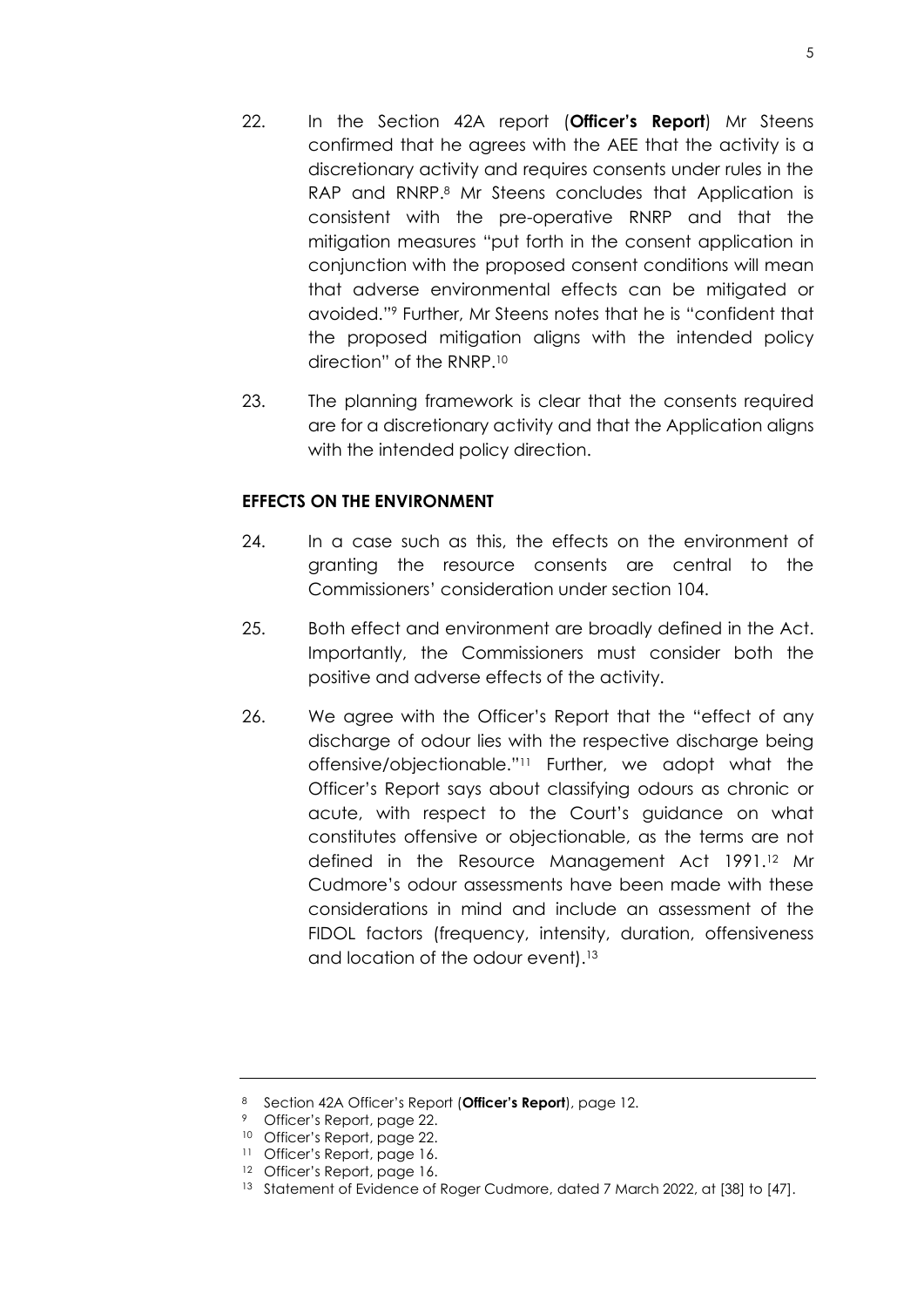# **Positive Effects**

- 27. As described in the AEE and further in Ms Barretto's evidence, there are a number of positive effects of the activity:
	- (a) improved air quality and amenity values within the immediate area;
	- (b) ongoing employment for 60 people and indirectly supporting an estimated 120 people within the Bay of Plenty and wider New Zealand;
	- (c) the site's financial contribution to the local area is in excess of \$12M per annum;
	- (d) providing a use for edible waste products and turning them into high value products for export;
	- (e) economic benefits for the Applicant; and
	- (f) appropriate and efficient use of land zoned for industrial activity.
- 28. Mr Steens disagrees with some of the points in Ziwi's assessment of positive effects but considers that the main positive effects to be in terms of employment for local workers along with economic benefits for Ziwi and trickle-down effects for the wider region.<sup>14</sup> It is these agreed positive effects that we highlight below.

# *Employment and support*

- 29. For the duration of the consent Ziwi provides direct employment, as well as indirect support to the wider Bay of Plenty. The Officer's Report ultimately agrees with the conclusion that these are positive effects of the Application.
- 30. The Ziwi operation provides direct employment for approximately 60 people and indirectly supporting an estimated 120 people through the use of local suppliers and businesses in Bay of Plenty.<sup>15</sup> Ziwi's financial contribution to the local area is in excess of \$12 M per annum in terms of revenue to staff, and other labour and services.<sup>16</sup>

<sup>14</sup> Officer's Report, page 20.

 $15$  AEE, page 35.

<sup>16</sup> AEE, page 35.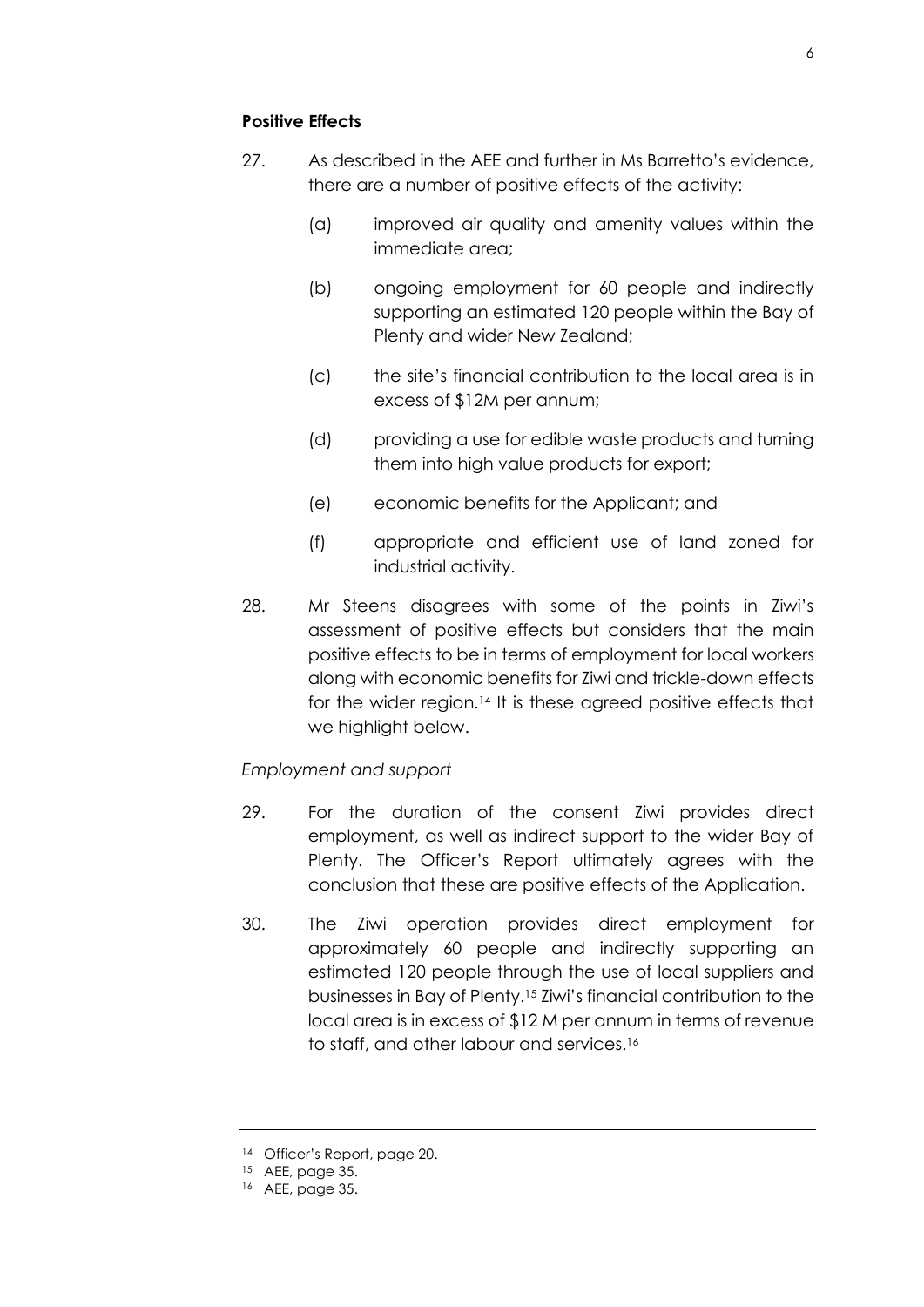31. It is noted that the employment and support effects will stop once Ziwi relocates its operation to the Hawke's Bay, but at this point in time and for the duration of the consent, there are positive employment and wider support effects.

### *Sustainable use of resources*

- 32. Further noted in the AEE and Ms Barretto's evidence another positive effect of the activity is the sustainable use of resources by processing edible waste by-products into high value products for the export market.
- *33.* Ziwi pet food is made from edible animal waste products of the meat processing industry for human consumption, such as bone, organs and offal, which would otherwise likely be unused and go to waste. By turning these products into pet food, Ziwi creates a high value product for the export market. As recorded in the AEE, the "*capacity for Ziwi to continue processing some of this waste raw animal material for use in pet food products, therefore represents a sustainable use of these resources and contributes to the New Zealand economy*."<sup>17</sup>
- 34. We note that the Officer does not comment on this in his report.
- 35. Overall, it is submitted that the Application has a number of positive effects for the duration of the consent sought.

# **Adverse Effects**

- 36. As noted in the AEE, the Officer's Report, the submissions and in Ziwi's evidence the actual and / or potential adverse effects of the activity are:
	- (a) acute odour effects;
	- (b) chronic odour effects;
	- (c) human health;
	- (d) cultural effects; and
	- (e) odour mitigation.

<sup>17</sup> AEE, page 35.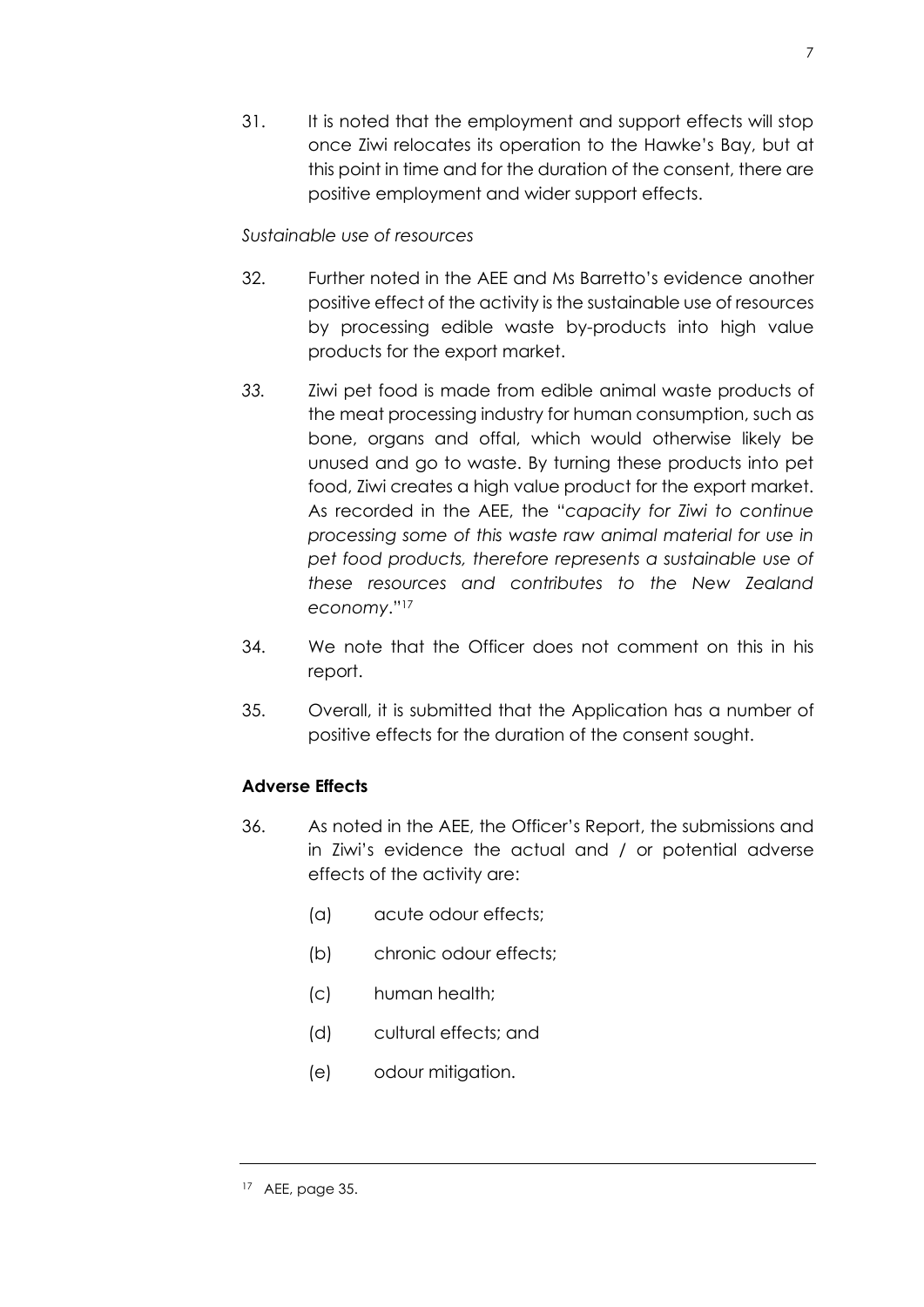- 37. The submissions use various descriptions as follows:
	- (a) bad odour;
	- (b) unable to enjoy outdoors (due to the odour);
	- (c) health concerns;
	- (d) impacts on affected schools and students;
	- (e) disrupted sleep due to odour and not being able to open windows;
	- (f) business productivity and customer impacts; and
	- (g) embarrassment for residents hosting visitors.
- 38. Ziwi has accepted that such effects can occur as a result of the processing of animal waste for pet food at the Site. However, through the extensive odour mitigation that Ziwi has implemented, we submit that the acute and chronic odour effects, affects on human health and odour mitigation effects can be effectively managed through consent conditions.
- 39. With regards to the cultural effects of the Application, it is noted in the evidence of Mr Coughlan, Ms Barretto and in the Officer's report, that no specific cultural effects have been identified.

#### **ODOUR MITIGATION**

- 40. Ziwi has taken two major steps towards odour mitigation since the enforcement orders were made. It has successfully implemented the IOMP, installed an ozone scrubber system and undertaken multiple rounds of odour testing.
- 41. Ziwi engaged Golder Associates (NZ) Limited to assess the Site's odour discharges and controls. Golder recommended converting the existing ozone system, such that instead of treating drier exhaust air, ozone is fed to a scrubber that treats the combined flow from the site's gas fired product driers. This was completed in two stages:
	- (a) Stage 1: Connecting gas fired dryers' 2 and 4 to the scrubber;
	- (b) Stage 2: Connecting gas fired dryers 1 and 3 to the scrubber.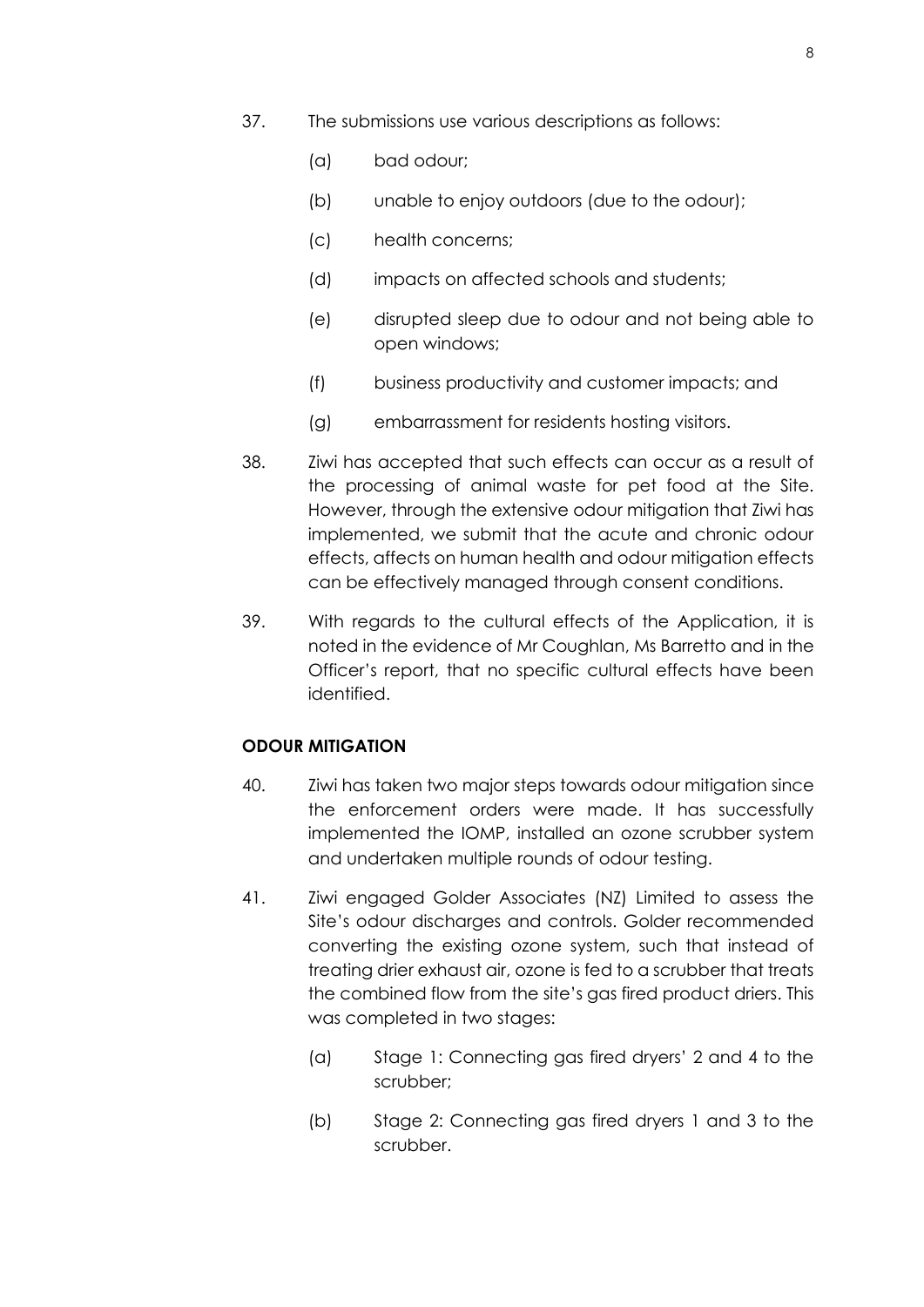- 43. As part of the IOMP, continued testing has been undertaken by trained Ziwi staff and WSP Golder, as described in the evidence of Tom Coughlan and Roger Cudmore.<sup>19</sup> Sampling and testing was also independently undertaken following the installation of the ozone scrubber.
- 44. WSP sampled and tested the emissions from the ozone scrubber to assess for odour discharge, as set out in the WSP reports.<sup>20</sup> The mitigation measures undertaken by Ziwi have successfully reduced the odour emanating from the site to be "weak", "very weak" or "no odour", as described in the most recent testing report from WSP, with testing undertaken on 27 January 2022.<sup>21</sup> The latest WSP report also concluded that the "oily" character of the odour was not noticeable in the outlet in two thirds of the samples taken.<sup>22</sup>
- 45. Further testing was undertaken in early March and included quantitative data, as sought by the addendum to the Officer's Report.<sup>23</sup> The quantitative odour discharge rate, as measured in March 2022, is consistent with that assumed within the Application and associated odour impact assessment.<sup>24</sup> All of the WSP reports indicate that the ozone scrubber and IOMP are working effectively.<sup>25</sup>
- 46. The proof of the success of the works is that there has also been a significant decrease in complaints about the odour emitted from Ziwi. As stated by Mr Coughlan, no complaints have been verified as offensive or objectionable by either

<sup>18</sup> Statement of Evidence of Roger Cudmore, dated 7 March 2022, at [87].

<sup>19</sup> Statement of Evidence of Tom Coughlan, dated 7 March 2022, at [15].

<sup>20</sup> WSP report's, provided to Commissioners and Submitters on 24 February 2022

<sup>&</sup>lt;sup>21</sup> WSP report on Stage 2, provided to Commissioners and Submitters on 24 February 2022.

<sup>&</sup>lt;sup>22</sup> WSP report on Stage 2, provided to Commissioners and Submitters on 24 February 2022.

<sup>&</sup>lt;sup>23</sup> Addendum to the Officer's Report, dated 28 February 2022.

<sup>24</sup> Supplementary Statement of Evidence of Roger Cudmore, dated 18 March 2022, at [10].

<sup>25</sup> Supplementary Statement of Evidence of Roger Cudmore, dated 18 March 2022, at [13].